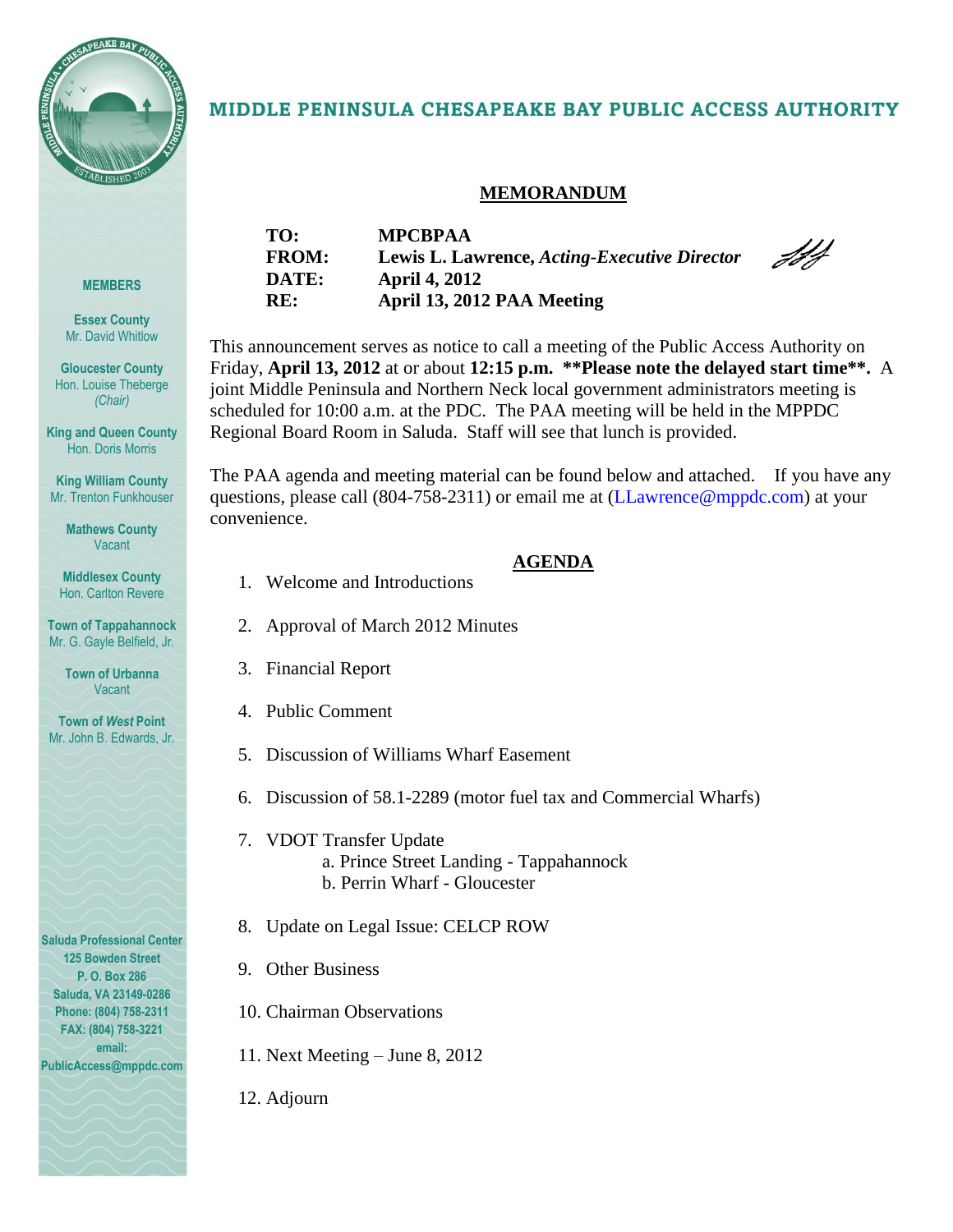# **MIDDLE PENINSULA CHESAPEAKE BAY PUBLIC ACCESS AUTHORITY MINUTES March 16, 2012 Middle Peninsula Planning District Commission Saluda, Virginia**

#### **1. Welcome and Introductions**

The Middle Peninsula Chesapeake Bay Public Access Authority held its meeting in the Middle Peninsula Planning District Commission Board Room in Saluda, Virginia, at 9 a.m. on March 16, 2012.

**Attending:** Doris Morris King and Queen County**,** Louise Theberge Gloucester County, Carlton Revere Middlesex County, Mr. Jimmy Sydnor Town of Tappahannock, Mr. David Whitlow Essex County, and**,** from MPPDC Staff, Lewis Lawrence, Clara R. Cieri Meier, and Harrison Bresee**.**

#### **2. Approval of December, 2011 Minutes**

Chairman Louise Theberge requested a motion to approve the December 2011 minutes. Mr. Whitlow moved that the minutes be approved. Mrs. Morris seconded the motion. Chairman Theberge asked for any discussion. Motion carried by unanimous vote.

#### **3. Financial Report**

Chairman Theberge requested a motion to approve the December 2011 Revenue and Expenditure Report. Mr. Whitlow moved that the minutes be approved. Mrs. Morris seconded the motion. Chairman Theberge asked for any discussion. Motion carried by unanimous vote.

#### **4. Public Comment**

None.

#### **5. Discussion on Williams Wharf Easement**

Mr. Lawrence discussed the current Mathews Board of Supervisor's position towards the Williams Wharf Easement based on public input and legal counsel. At this moment, the proposed easement is "in limbo" pending further action by the Mathews Board of Supervisors. The PAA will update the PAA Board on an as needed basis. No action needed/taken.

#### **6. Update on Mathews Heritage Park Management Plan**

Mr. Bresee updated the members. On February 28, 2012, Ms. Ursula Lemanski of the National Park Service visited the site, met an adjacent landowner, and discussed the mediation process with staff. The issue of the Right of Way to the property and the potential uses of the property were discussed. Ms. Lemanski reiterated her approach: 1) A local stakeholders committee needs to be appointed; 2) Stakeholder meetings will be held in 2012 with the professional assistance of the National Park Service (as mediator); and, 3) The goal of the project is to develop a public use plan for the Mathews Heritage Park. No action was taken.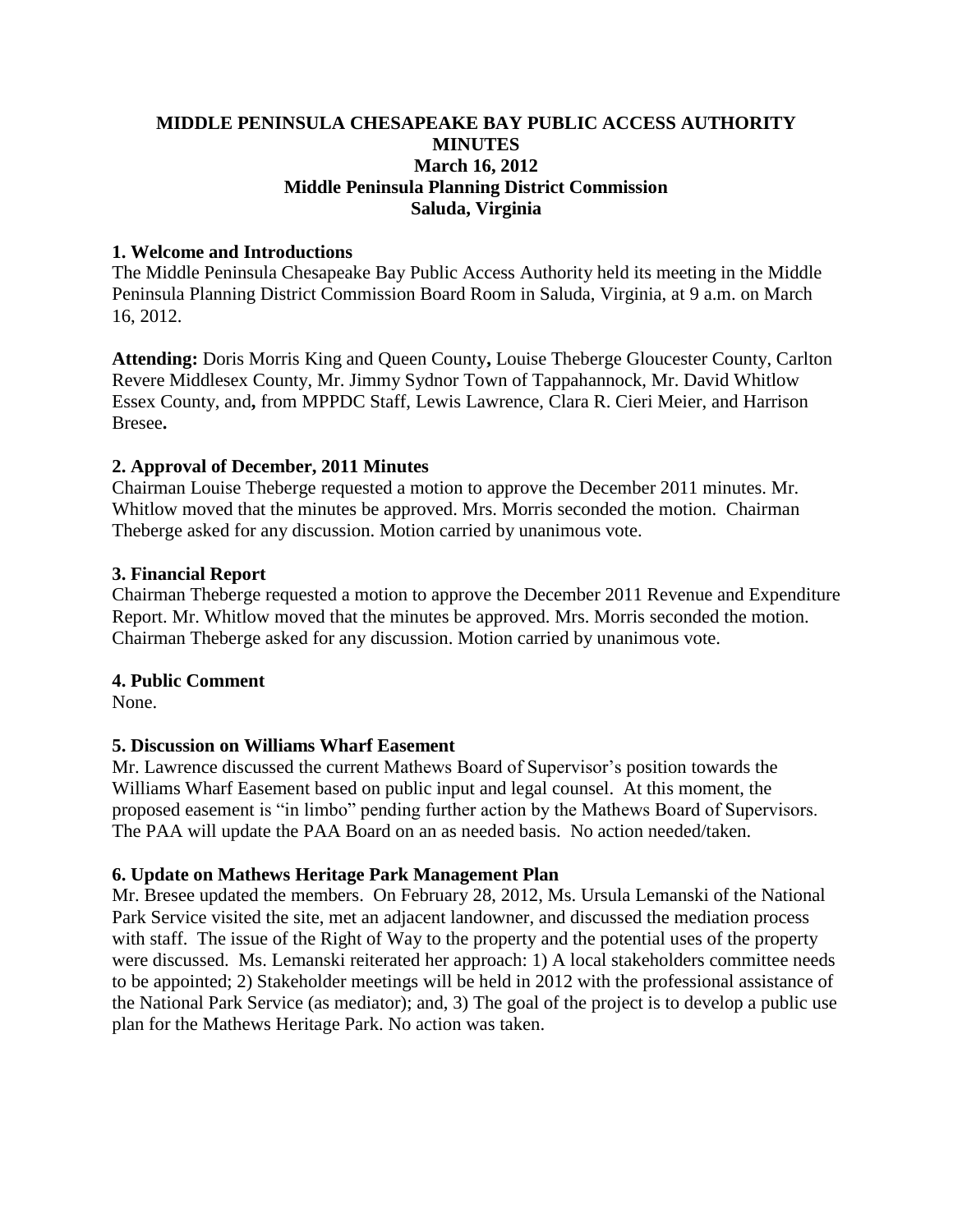#### **7. Prince Street Landing**

Mrs. Clara R. Cieri Meier updated the members. Background: The Town of Tappahannock is considering conveying control of Prince Street from Newbill Drive to the Rappahannock River to the PAA for the enhancement of the public's use of Prince Street as a boat landing or public landing. The Town desires to have the PAA request that VDOT or the CTB transfer all of their rights and interests in the last 180 linear feet of Prince Street from Newbill Drive up to its termination at the Rappahannock River. Mr. Sydnor gave local insight on the background information. Mr. Revere stated that he would like to see a resolution from the Town of Tappahannock and the County of Essex. No action taken.

## **8. Perrin River Wharf Project**

Mr. Lawrence and Mr. Bresee provided background information on the project. The Perrin River Wharf is currently owned by VDOT. Watermen use the wharf but would like to see a more useable space (i.e. more slips) due to the continued loss of commercial water access in the county and region. They would also like to have some assurance that the property will be protected for use for public access in the future. Mr. Bresee discussed his January 25, 2012 meeting with three watermen; Billy Bonniville, Edward Hogge, and Ronny Green. Mr. Lawrence discussed the fact that the State would be able to provide property insurance for the wharf at a reasonable price, provided information on how this project fits into a broader Working Waterfronts Initiative for the region, and discussed the transfer of ownership potential to the PAA. Mr. Revere mentioned that he would like to see a Hold Harmless Liability clause in a contract with future regular users of the wharf. No action taken.

#### **9. Working Waterfronts**

Mr. Lawrence asked members to comment on the definition of a Working Waterfront. Three definitions were provided and the members all liked the third definition the best. Definition number 3: *"The term `working waterfront' means real property (including support structures over water and other facilities) that provides access to coastal waters to persons engaged in commercial fishing, recreational fishing businesses, boatbuilding, aquaculture, or other water-dependent, coastal-related business and is used for, or that supports, commercial fishing, recreational fishing businesses, boatbuilding, aquaculture, or other water-dependent, coastal-related business."*

#### **10. Update on Legal Issue: CELCP ROW**

Mr. Lawrence updated the members on the issue. Both groups of lawyers are currently very close to an out-of-court settlement. No action taken.

#### **11. Other Business**

#### The PAA discussed two items:

A) The PAA members discussed VA Code 58.1-2289 (Fuel Tax Support for Commercial Infrastructure). The original vision of the tax has been lost at the State level. Mr. Revere would like Staff to research where the Fuel Tax dollars went (and are going) when the code was changed and would like to get detailed information on the legal aspects of the fuel tax. B) Discussion on the rules for public comment. Mr. Whitlow made a motion to have the following rules: 1) each person would be limited to 3 minutes of public comment; 2) the public comment would have to relate to a subject on the current month's agenda; 3) total public comment period would be 15 minutes. Mrs. Morris seconded the motion. Chairman Theberge asked for any discussion. Motion carried by unanimous vote.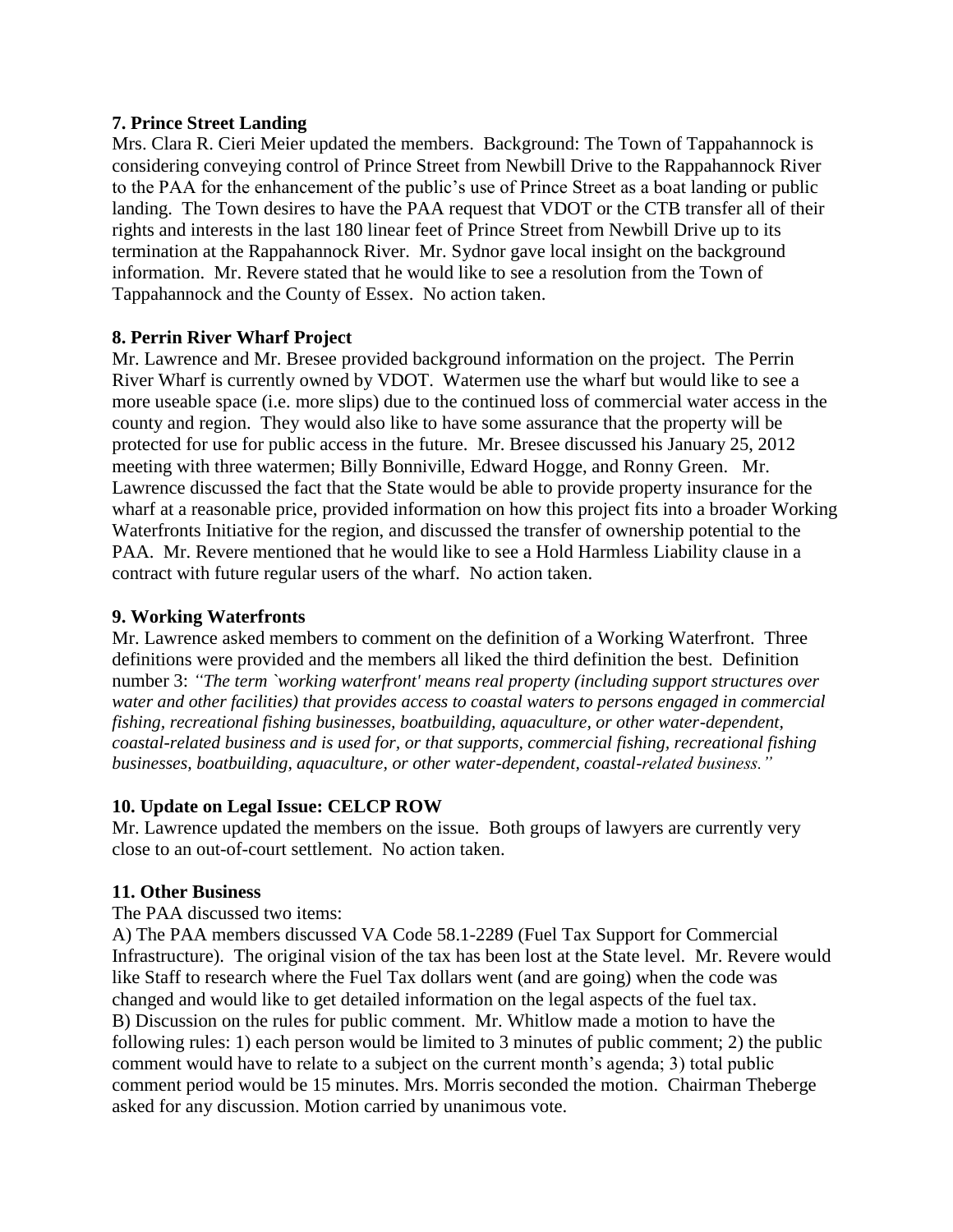#### **12. Chairman Observations**

None

# **13. Next Meeting**

The next meeting of the Middle Peninsula Chesapeake Bay Public Access Authority is scheduled for Friday, April 13, 2012 at 11:30am. Mr. Revere stated that he would be out of town.

### **14. Adjournment**

Chairman Theberge requested a motion to adjourn the meeting. Mr. Revere moved that the motion be approve; Mr. Whitlow seconded the motion. Meeting was adjourned.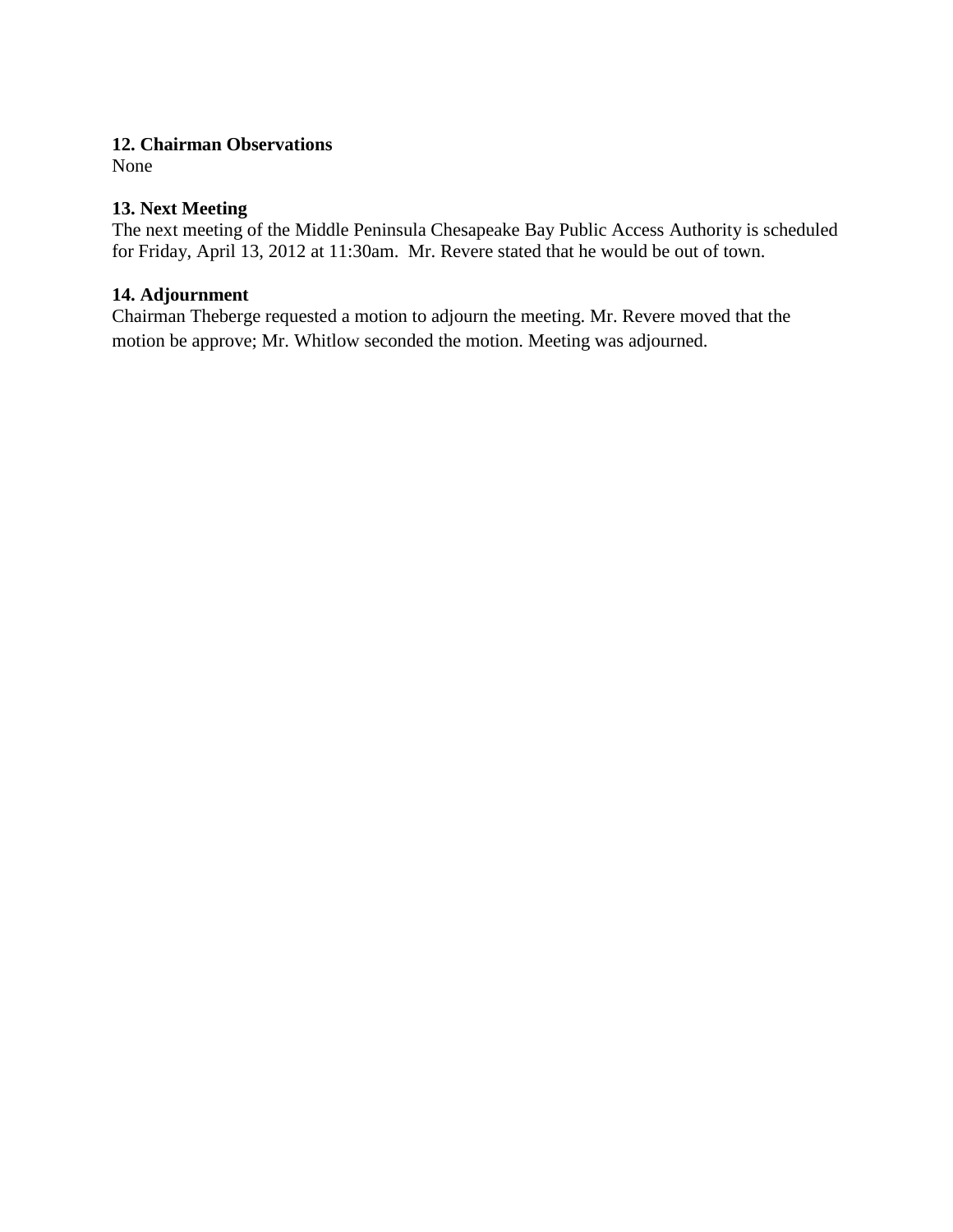# **Revenue and Expenditure Report by Project**

#### **Middle Peninsula Planning District Commission**

**Period 07/01/11 to 03/31/12**

Run Date: 04/03/2012 Run Time: 3:33:35 pm Page 1 of 1

| <b>Project Code &amp; Description</b>    | <b>Budget</b>  | <b>Prior Year</b> | <b>Current</b> | <b>YTD</b>            | Proj Tot       | Un/Ovr              | % Bud                         |
|------------------------------------------|----------------|-------------------|----------------|-----------------------|----------------|---------------------|-------------------------------|
| 32007<br><b>PAA Administration</b>       |                |                   |                | <b>Project Period</b> | 07/01/2007     | to $06/30/2012$     |                               |
| <b>Revenues</b>                          |                |                   |                |                       |                |                     |                               |
| 41700 VDCR                               | 75,900.00      | 75,900.00         | 0.00           | 0.00                  | 75,900.00      |                     | 0.00 100.00%                  |
| 42001 US Dept. of Commerc                | 0.00           | 0.00              | $-0.06$        | 0.00                  | 0.00           |                     | $0.00\ 0.00\%$                |
| 44010 MPLT/BFI Award                     | 12,160.27      | 12,160.27         | 0.00           | 0.00                  | 12,160.27      |                     | 0.00 100.00%                  |
| 44012 PAA Prior Year's Un                | 9,782.58       | $-17,188.92$      | 0.00           | 26,996.50             | 9,807.58       |                     | $-25.00$ 100.26%              |
| 44200 Interest Income                    | 8.15           | 7.21              | 0.12           | 0.73                  | 7.94           |                     | 0.21 97.42%                   |
| 44300 PAA Hunting License                | 4,150.00       | 3,450.00          | 0.00           | 1,100.00              | 4,550.00       |                     | -400.00 109.64%               |
| 44900 Miscellaneous Incom                | 1,342.25       | 1,342.25          | 0.00           | 1,000.00              | 2,342.25       | $-1,000.00$ 174.50% |                               |
| Revenues                                 | 103,343.25     | 75,670.81         | 0.06           | 29,097.23             | 104,768.04     | -1,424.79 101.38%   |                               |
| <b>Expenses</b>                          |                |                   |                |                       |                |                     |                               |
| 50000 SALARIES                           |                |                   |                |                       |                |                     |                               |
| 50500 FRINGE BENEFITS                    | 18,727.66      | 16,802.66         | 0.00           | 0.00                  | 16,802.66      | 1,925.00 89.72%     |                               |
| 52251 website                            | 6,246.16       | 5,591.67          | 0.00<br>0.00   | 0.00<br>0.00          | 5,591.67       |                     | 654.49 89.52%<br>0.00 100.00% |
|                                          | 91.51<br>57.54 | 91.51<br>57.54    | 0.00           | 0.00                  | 91.51<br>57.54 |                     | 0.00 100.00%                  |
| 53100 Equipment<br>53400 Office Supplies | 2,335.32       | 2,335.32          | 0.00           | 207.10                | 2,542.42       |                     | -207.10 108.87%               |
| 53500 Meeting Supplies                   | 4,058.18       | 1,471.66          | 0.00           | 116.64                | 1,588.30       | 2,469.88 39.14%     |                               |
| 54100 Private Mileage                    | 385.19         | 489.69            | 0.00           | 22.20                 | 511.89         |                     | -126.70 132.89%               |
| 54500 Lodging/Staff Expen                | 93.68          | 152.32            | 0.00           | 0.00                  | 152.32         |                     | -58.64 162.60%                |
| 54900 Travel Expense Other               | 2,000.00       | 0.00              | 0.00           | 0.00                  | 0.00           | 2,000.00 0.00%      |                               |
| 55150 Subscriptions/Publica              | 29.95          | 29.95             | 0.00           | 0.00                  | 29.95          |                     | 0.00 100.00%                  |
| 55300 Conferences                        | 325.00         | 940.25            | 0.00           | 0.00                  | 940.25         |                     | -615.25 289.31%               |
| 56300 Legal Services                     | 13,960.69      | 10,362.63         | 245.00         | 6,511.82              | 16,874.45      | -2,913.76 120.87%   |                               |
| 56400 Consulting/Contractur              | 22,379.55      | 13,749.08         | 0.00           | 0.00                  | 13,749.08      | 8,630.47 61.44%     |                               |
| 56600 Construction                       | 2,694.21       | 694.21            | 0.00           | 0.00                  | 694.21         | 2,000.00 25.77%     |                               |
| 56700 Contractural Other                 | 500.00         | 500.00            | 0.00           | 0.00                  | 500.00         |                     | 0.00 100.00%                  |
| 57100 Postage                            | 154.00         | 169.95            | 0.00           | 35.72                 | 205.67         |                     | -51.67 133.55%                |
| 57300 Promotion/Advertisin               | 47.50          | 47.50             | 0.00           | 0.00                  | 47.50          |                     | 0.00 100.00%                  |
| 57400 Public Officials Insur             | 5,472.00       | 5,472.00          | 0.00           | 1,264.00              | 6,736.00       | $-1,264.00$ 123.10% |                               |
| 57500 Miscellaneous Other                | 6,363.58       | 6,363.58          | 0.00           | 0.00                  | 6,363.58       |                     | 0.00 100.00%                  |
| 59700 INDIRECT COSTS                     | 11,768.29      | 10,349.29         | 0.00           | 0.00                  | 10,349.29      | 1,419.00 87.94%     |                               |
| Expenses                                 | 97,690.01      | 75,670.81         | 245.00         | 8,157.48              | 83,828.29      | 13,861.72 85.81%    |                               |
|                                          |                |                   |                |                       |                |                     |                               |
| <b>Project Revenues:</b>                 | 103,343.25     | 75,670.81         | $0.06\,$       | 29,097.23             | 104,768.04     | -1,424.79 101.38%   |                               |
| <b>Project Expenses:</b>                 | 97,690.01      | 75,670.81         | 245.00         | 8,157.48              | 83,828.29      | 13,861.72 85.81%    |                               |
| <b>Project Balance:</b>                  | 5,653.24       | $0.00\,$          | $-244.94$      | 20,939.75             | 20,939.75      |                     |                               |
|                                          |                |                   |                |                       |                |                     |                               |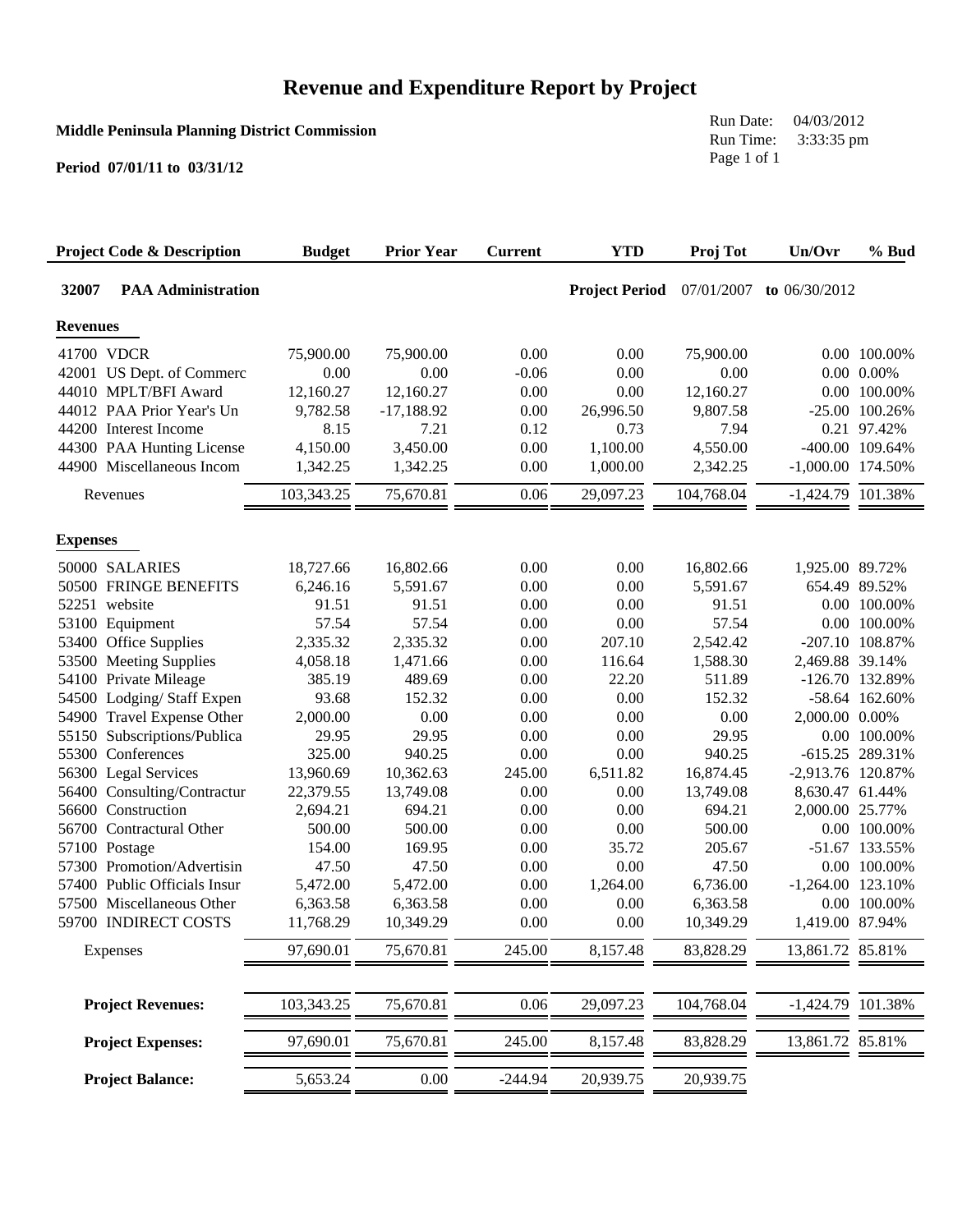#### **EMAILS ON FUEL TAX ISSUE** \*\*\*\*\*\*\*\*\*\*\*\*\*\*\*\*\*\*\*\*\*\*\*\*\*\*\*\*\*\*\*\*\*\*\*\*\*\*\*\*\*\*\*\*\*\*\*\*\*\*\*\*\*\*\*\*\*\*\*\*\*\*\*\*\*\*\*\*\*\*\*\*\*\*\*\*\*

Good morning PAA folks-

At the last PAA meeting we discussed 58.1-2289 (motor fuel tax). Under this section of code, a portion of the fuel tax was intended to help repair commercial wharfs owbed by VDOT. I found the email chain that explains what happened to the \$.

Please see below for an explanation of how the fuel tax has been diverted to other uses.

#### **58.1-2289**

D. One and one-half cents of the tax collected on each gallon of fuel used to propel a commercial watercraft upon which a refund has been paid shall be paid to the credit of the Game Protection Fund of the state treasury to be made available to the Board of Game and Inland Fisheries until expended for the purposes provided generally in subsection C of § 29.1-701, including acquisition, construction, improvement and maintenance of public boating access areas on the public waters of this Commonwealth and for other activities and purposes of direct benefit and interest to the boating public and for no other purpose. However, **one and one-half cents per gallon on fuel used by commercial fishing, oystering, clamming, and crabbing boats shall be paid to the Department of Transportation to be used for the construction, repair, improvement and maintenance of the public docks of this Commonwealth used by said commercial watercraft**. Any expenditures for the acquisition, construction, improvement and maintenance of the public docks shall be made according to a plan developed by the Virginia Marine Resources Commission.

*Lewis L Lawrence Acting-Executive Director Middle Peninsula Planning District Commission P.O.Box 286 Saluda,Va 23149 804-758-2311* [www.mppdc.com](blocked::http://www.mppdc.com)

\*\*\*\*\*\*\*\*\*\*\*\*\*\*\*\*\*\*\*\*\*\*\*\*\*\*\*\*\*\*\*\*\*\*\*\*\*\*\*\*\*\*\*\*\*\*\*\*\*\*\*\*\*\*\*\*\*\*\*\*\*\*\*\*\*\*\*\*\*\*\*\*\*\*\*\*\*

-----Original Message---- From: [hmorgan28@va.metrocast.net](mailto:hmorgan28@va.metrocast.net) [\[mailto:hmorgan28@va.metrocast.net\]](mailto:hmorgan28@va.metrocast.net) Sent: Wednesday, May 26, 2010 11:08 AM To: Lewis Lawrence Subject: Fw: Route 1101- Perrin

Lewie, this explains it. Perhaps we can tinker during next session. Harvey Sent from my Verizon Wireless BlackBerry \*\*\*\*\*\*\*\*\*\*\*\*\*\*\*\*\*\*\*\*\*\*\*\*\*\*\*\*\*\*\*\*\*\*\*\*\*\*\*\*\*\*\*\*\*\*\*\*\*\*\*\*\*\*\*\*\*\*\*\*\*\*\*\*\*\*\*\*\*\*\*\*\*\*\*\*\*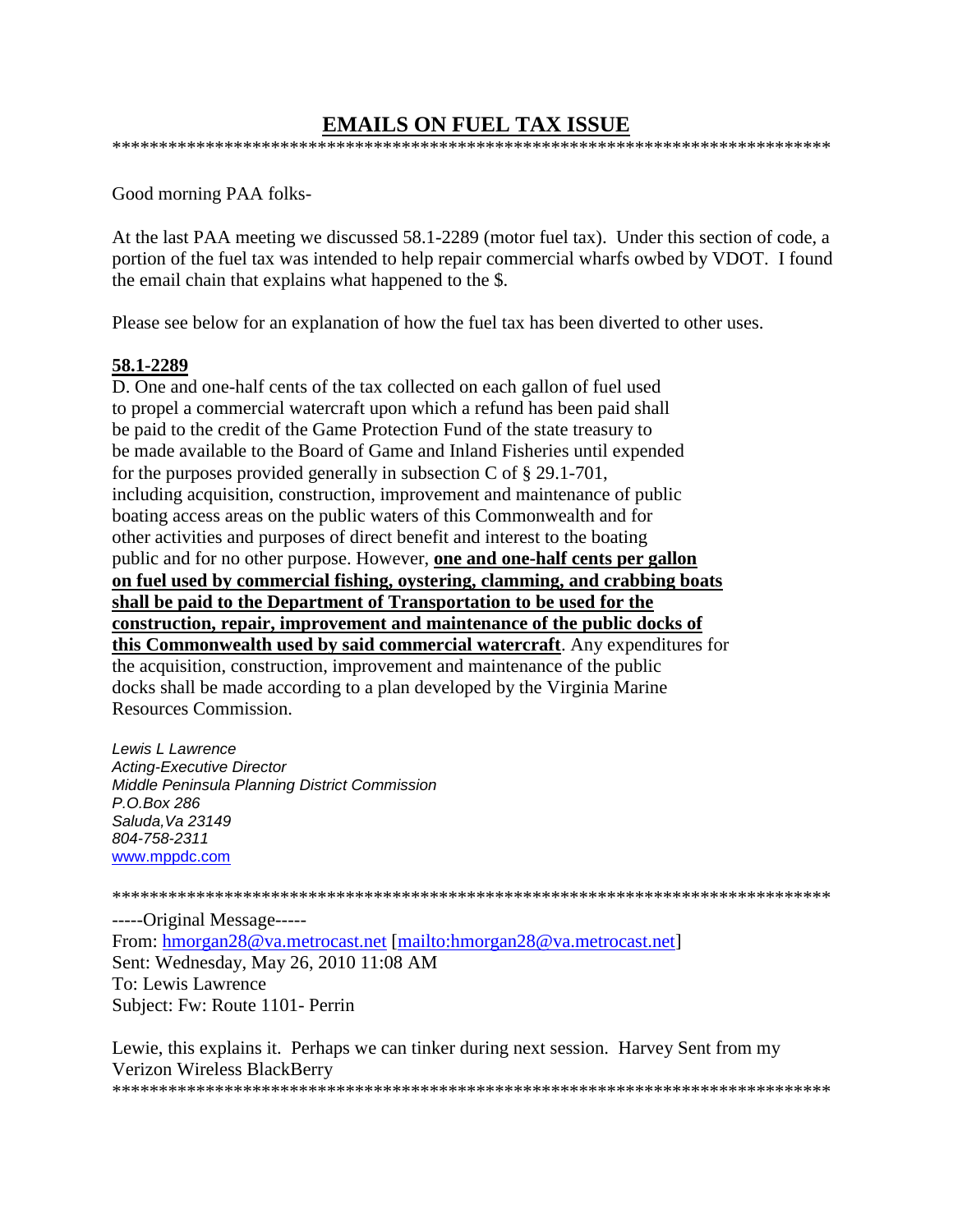-----Original Message----- From: Anne Oman [<AOman@hac.virginia.gov>](mailto:AOman@hac.virginia.gov) Date: Wed, 26 May 2010 09:09:25 To: [<hmorgan28@va.metrocast.net>](mailto:hmorgan28@va.metrocast.net) Subject: Fw: Route 1101- Perrin

#### Harvey:

I spoke with the folks at DPB and did some historic research, and this transfer of the unrefunded motor fuels has been transferred to the GF in the "name" of funding Chesapeake Bay clean up since at least 1994. It is essentially a general fund supplant, similar to saying that ABC profits go to substance abuse treatment - in essence the availability of those monies allow for the reduction of other GFs that would be needed to fund the same activities.

In terms of the marine fuel, this would be especially hard to "un-do" given that since fuel taxation has been moved to the terminal rack, it is difficult to estimate how much is going for such purposes. And because a set amount is transferred each year (that may or may not correlate to the unrefunded marine fuels taxed) no estimates have been done for years.

I know this doesn't help in terms of funding the projects your PDC is looking at, but hope it provides the historic perspective - essentially there is has been no funding for this since efforts were begun in earnest to clean up the Chesapeake Bay and additional funds were required for that purpose.

Let me know if you have any further questions.

#### Anne \*\*\*\*\*\*\*\*\*\*\*\*\*\*\*\*\*\*\*\*\*\*\*\*\*\*\*\*\*\*\*\*\*\*\*\*\*\*\*\*\*\*\*\*\*\*\*\*\*\*\*\*\*\*\*\*\*\*\*\*\*\*\*\*\*\*\*\*\*\*\*\*\*\*\*\*\*

---- Original Message ----- From: Harvey Morgan To: [hmorgan28@va.metrocast.net](mailto:hmorgan28@va.metrocast.net) Sent: Tuesday, May 18, 2010 9:53 PM Subject:, Fw: Route 1101- Perrin

-----Forwarded by Harvey Morgan/HDel/HOD on 05/18/2010 09:52PM -----

To: [<DelHMorgan@house.virginia.gov>](mailto:DelHMorgan@house.virginia.gov) From: "Lewis Lawrence" [<LLawrence@mppdc.com>](mailto:LLawrence@mppdc.com) Date: 05/18/2010 12:32PM Subject: Route 1101- Perrin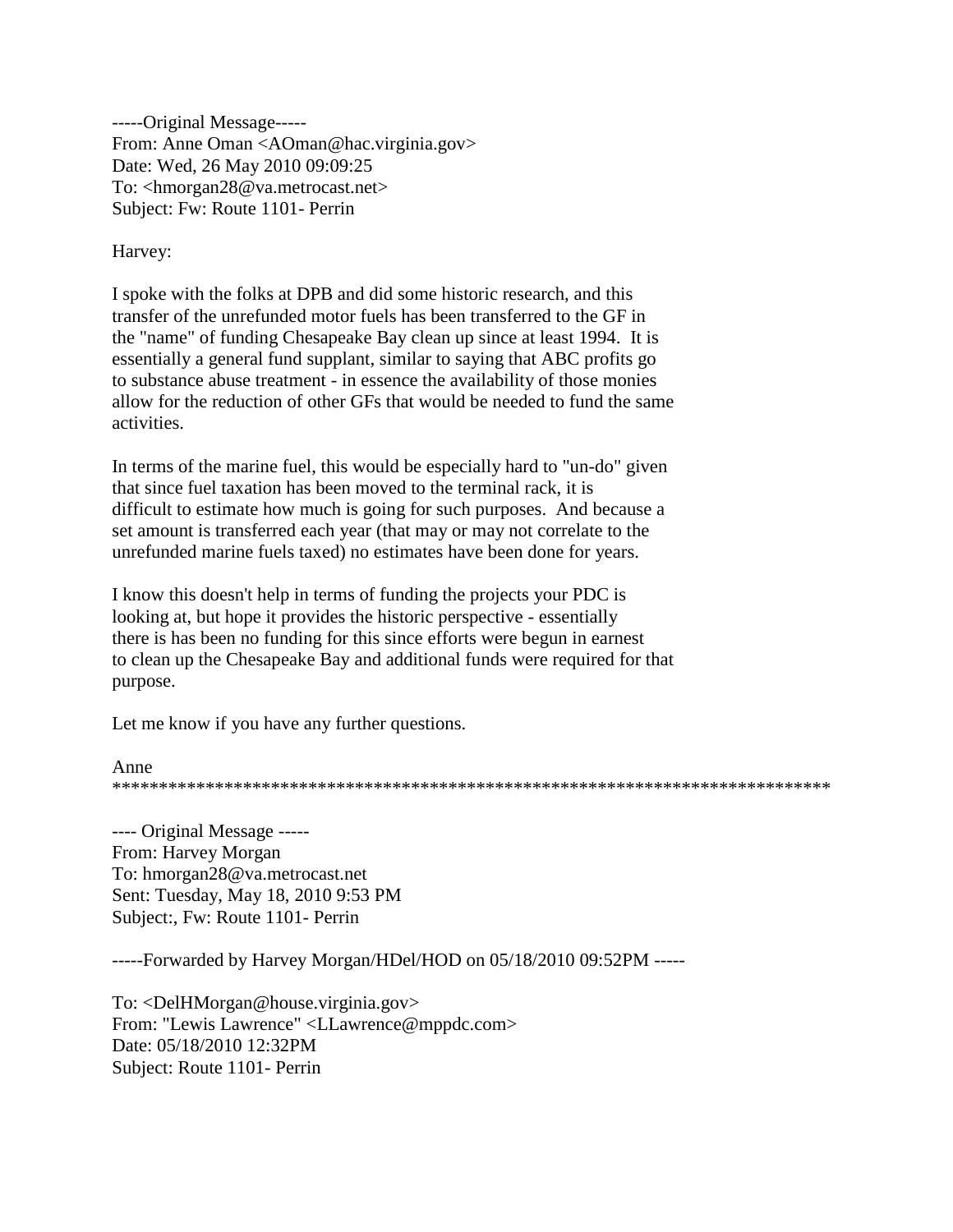Harvey-

As I continue to work towards a solution for the Perrin landing at the end of route 1101, a side issue has arisen and I am interested in you legislative perspective. According to 58.1-2289, section D (see below for section D) One and one-half cents of the tax collected on each gallon of commercial waterman fuel used to propel a commercial watercraft should be directed to VDOT to maintain the state owned VDOT commercial public wharfs on the Middle Peninsula. I spoke with a very helpfully John Lawson Deputy CFO for VDOT (786-2454) and Mr Lawson reports that no revenue in the last seven or so years has been dedicated to this purpose under 58.1-2289 section D. It appears that during the appropriations process, the gas tax revenue has been dedicated to other priority issue. DGIF is suppose to also receive funds. I have not inquired if DGIF has received funds.

Since our commercial watermen are paying the tax, how might the Middle Peninsula obtain a pro-ratta share of this tax revenue to ensure that VDOT has access to funds needed to repair these facilities? It's a shame that the boys pay this tax for the purpose of upkeep and it goes to other initiatives? VDOT maintains 4 state piers in the Middle Peninsula: 3 in Gloucester and one in Middlesex.

PERRIN CREEK RD. WHARF WILLIAMS LANDING WHARF @ TIMBERNEK CK BROWNS BAY ROAD PED WHARF @ BROWN BAY Jackson Creek DOCK @ JACKSON CREEK

Thoughts

Lewie

D. One and one-half cents of the tax collected on each gallon of fuel used to propel a commercial watercraft upon which a refund has been paid shall be paid to the credit of the Game Protection Fund of the state treasury to be made available to the Board of Game and Inland Fisheries until expended for the purposes provided generally in subsection C of § 29.1-701, including acquisition, construction, improvement and maintenance of public boating access areas on the public waters of this Commonwealth and for other activities and purposes of direct benefit and interest to the boating public and for no other purpose. However, one and one-half cents per gallon on fuel used by commercial fishing, oystering, clamming, and crabbing boats shall be paid to the Department of Transportation to be used for the construction, repair, improvement and maintenance of the public docks of this Commonwealth used by said commercial watercraft. Any expenditures for the acquisition, construction, improvement and maintenance of the public docks shall be made according to a plan developed by the Virginia Marine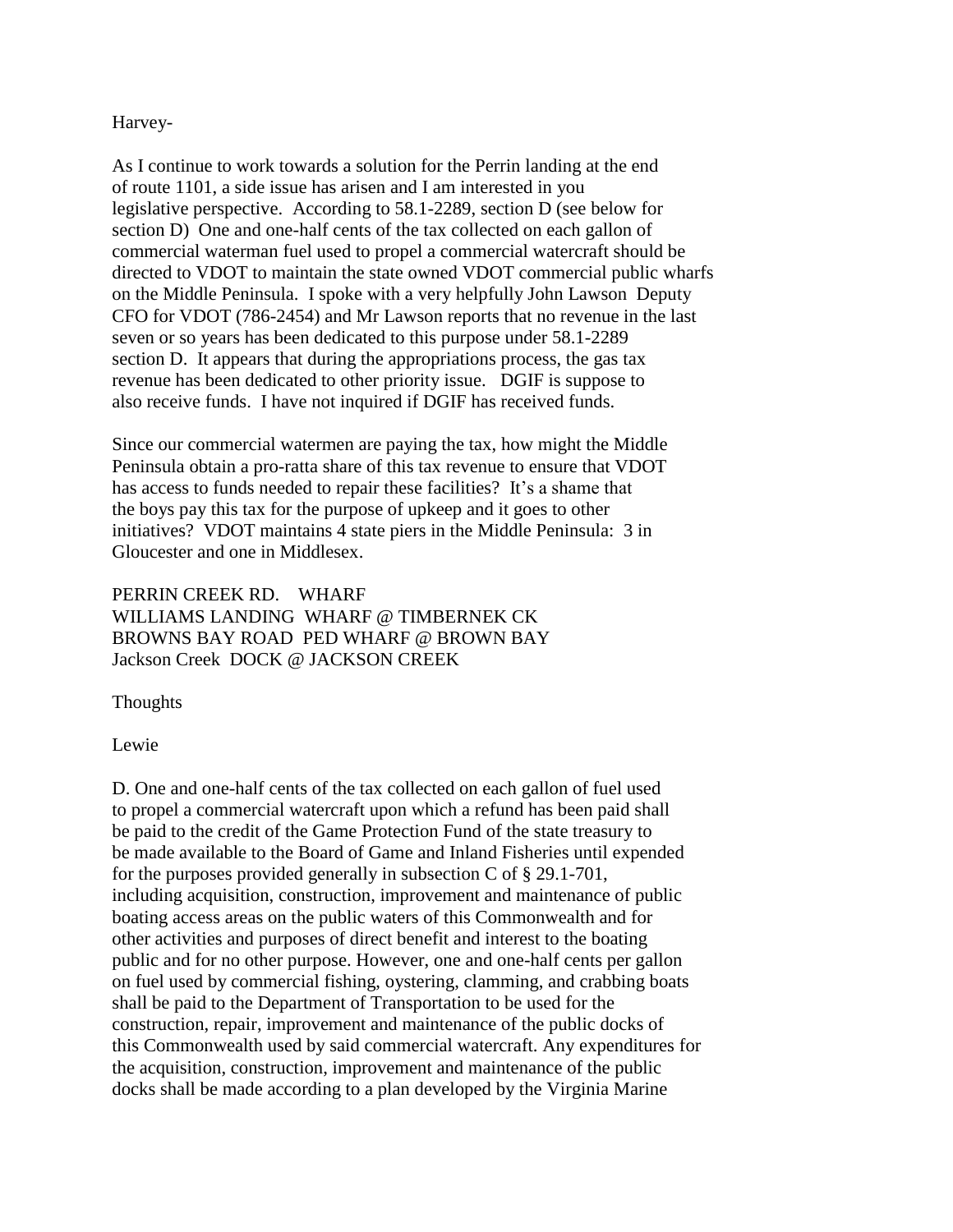#### Resources Commission.

Lewis L Lawrence Director of Regional Planning Middle Peninsula Planning District Commission Middle Peninsula Chesapeake Bay Public Access Authority- Staff P.O.Box 286 Saluda,Va 23149 804-758-2311 [www.mppdc.com](http://www.mppdc.com/) \*\*\*\*\*\*\*\*\*\*\*\*\*\*\*\*\*\*\*\*\*\*\*\*\*\*\*\*\*\*\*\*\*\*\*\*\*\*\*\*\*\*\*\*\*\*\*\*\*\*\*\*\*\*\*\*\*\*\*\*\*\*\*\*\*\*\*\*\*\*\*\*\*\*\*\*\*

From: Lewis Lawrence Sent: Tuesday, May 11, 2010 3:46 PM To: 'cborden@gloucesterva.info'; 'csteele@gloucesterva.info' Cc: 'Parker, Marcie, PE'; 'Gary.Shelor@VDOT.Virginia.gov' Subject: route 1101- Perrin

Afternoon all-

I believe I have made substantial progress in understanding some of the options for the landing at Route 1101. This is what's known: Gary Shelor in the VDOT Structure & Bridge Division in Fredericksburg District office reports the following. Gary please correct any factual errors or omissions:

1. As a general practice, VDOT treats commercial piers and wharfs the same as bridges. The implications of this designation: no tie-ups are allowed. The wharf at 1101 is a VDOT asset and is classified within the "bridge" designation. Given that this pier is used for commercial purposes, there might be several approaches to allow for tie-ups. These solutions are just ideas and only been discussed between Mr Shelor and myself. They are just strategies to consider and need more discussion.

 a. VDOT might consider issuing a "land use permit" that would allow for commercial tie ups under certain conditions

 i. VDOT might issue the permit directly to each waterman desiring to tie up

 ii. The county could be issued a vdot permit and be responsible for tie ups etc

 iii. The PAA could be issued a permit and manage the landing- tie ups

 iv. If tie-ups are granted, VDH will have sanitary concerns over 5 vessels. There is grant funding available to address this issue.

 b. Utilize the new enabling authority to transfer the pier and road landing to the PAA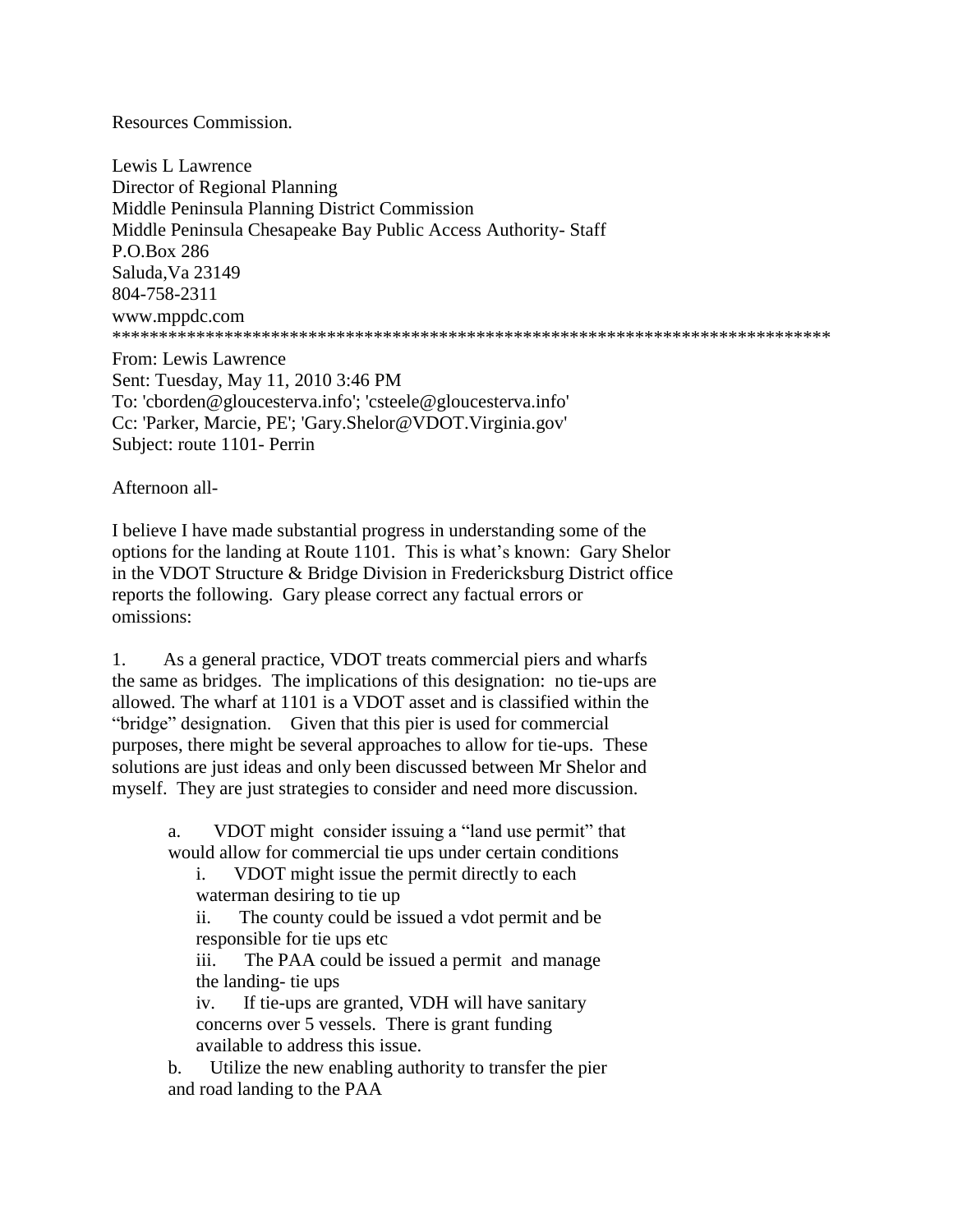i. The PAA could them take over management of the site

 ii. The PAA could lease the site to the County for management

2. Under 58.1-2289, VDOT should have a fund established to maintain all public commercial landings and wharfs. It is unknown what and how these funds have been used in the past.

 a. We should determine the current status of this VDOT fund and how is it being used.

 b. Discuss with VDOT if the Middle Peninsula pro-ratta share could be assigned to the PAA and the PAA becomes the responsible agent for upkeep of VDOT commercial public piers, Wharfs and landing in the middle peninsula.

Thoughts-

Lewie

Lewis L Lawrence Director of Regional Planning Middle Peninsula Planning District Commission Middle Peninsula Chesapeake Bay Public Access Authority- Staff P.O.Box 286 Saluda,Va 23149 804-758-2311 [www.mppdc.com](http://www.mppdc.com/)